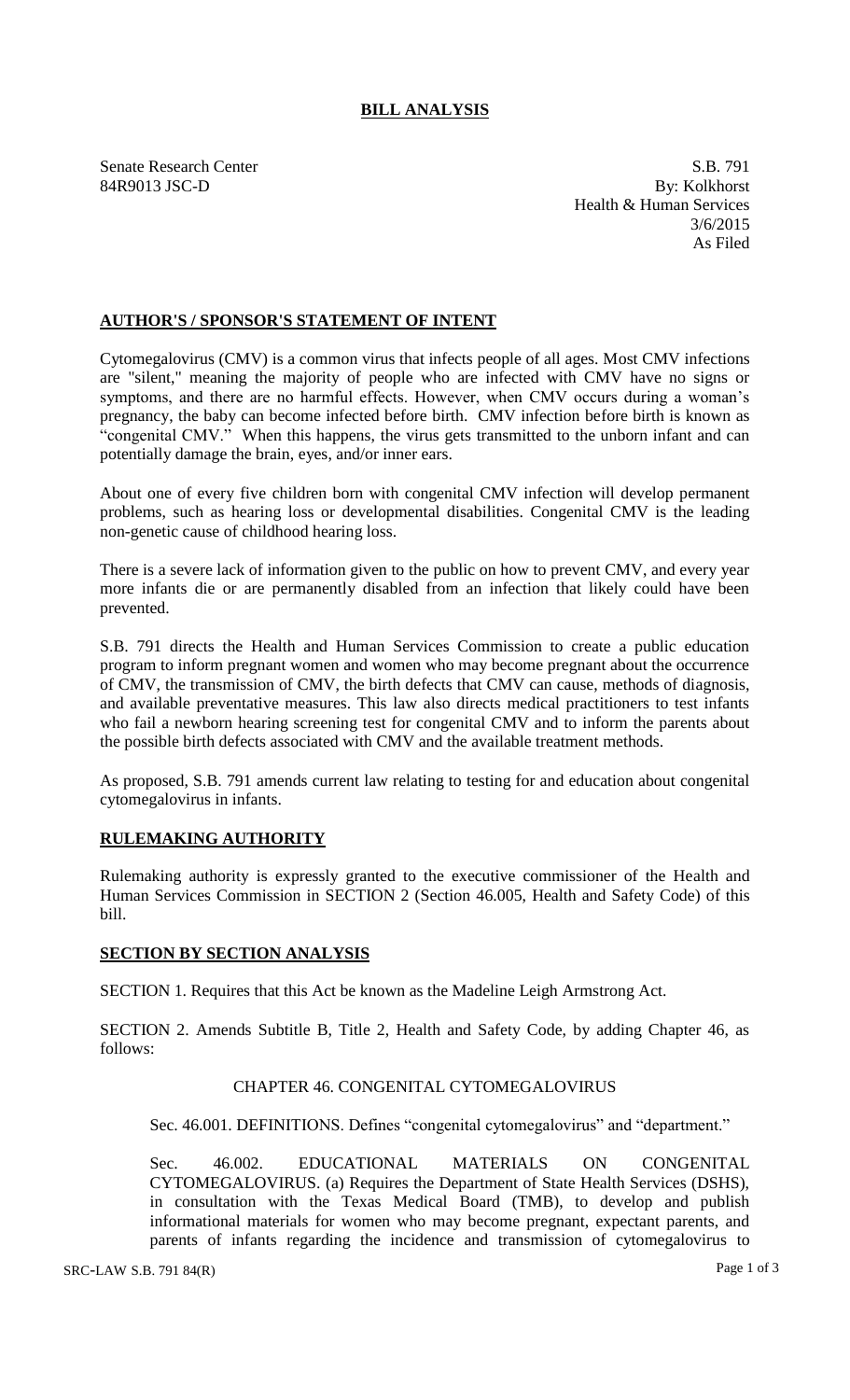pregnant women and women who may become pregnant, birth defects caused by congenital cytomegalovirus, methods of diagnosing congenital cytomegalovirus, available preventative measures to avoid the infection of women who are pregnant or may become pregnant, and treatment options available for children born with congenital cytomegalovirus.

(b) Requires that the materials be published in English and Spanish, in an easily comprehensible form, and in a typeface large enough to be clearly legible.

(c) Requires DSHS to periodically review the materials to determine if changes to the contents of the materials are necessary.

Sec. 46.003. PUBLICATION OF MATERIALS. (a) Requires DSHS to publish the information required to be published under this chapter on the DSHS Internet website.

(b) Prohibits DSHS from charging a fee for physical copies of the materials. Requires DSHS to provide appropriate quantities of the materials to any person on request.

Sec. 46.004. EDUCATION AND OUTREACH. (a) Requires DSHS to establish an outreach program to educate women who may become pregnant, expectant parents, and parents of infants about cytomegalovirus and raise awareness of cytomegalovirus among health care providers who provide care to expectant mothers or infants.

(b) Authorizes DSHS to solicit and accept the assistance of any relevant medical associations or community resources, including faith-based resources, to promote education about cytomegalovirus under this chapter.

Sec. 46.005. RULES. Authorizes the executive commissioner of the Health and Human Services Commission to adopt rules for the implementation of this chapter.

SECTION 3. Amends Chapter 47, Health and Safety Code, by adding Section 47.0032, as follows:

Sec. 47.0032. TESTING FOR CYTOMEGALOVIRUS. (a) Requires the birthing center, if an infant does not pass the newborn hearing screening under Section 47.003 (Newborn Hearing Screening, Tracking, and Intervention Program), to perform or cause to be performed a test for cytomegalovirus on the infant, unless the parent declines the test.

(b) Requires the birthing center, if an infant tests positive for cytomegalovirus, to provide the infant's parents with the results of the test, information on the potential effects of cytomegalovirus and the treatment options available, and a referral to an appropriate physician or facility for treatment of cytomegalovirus.

SECTION 4. Amends Section 161.501(a), Health and Safety Code, as follows:

(a) Adds educational information in both English and Spanish on the incidence of cytomegalovirus, methods of diagnosing congenital cytomegalovirus, birth defects caused by congenital cytomegalovirus, and available methods of treatment for an infant born with congenital cytomegalovirus to the information set forth to be included in a resource pamphlet that certain facilities and midwives are required to provide the woman and the father of the infant, if possible, or another adult caregiver for the infant. Makes nonsubstantive changes.

SECTION 5. (a) Requires DSHS to develop and publish the materials required by Chapter 46, Health and Safety Code, as added by this Act, not later than January 1, 2016.

(b) Makes application of Section 47.0032, Health and Safety Code, as added by this Act, prospective.